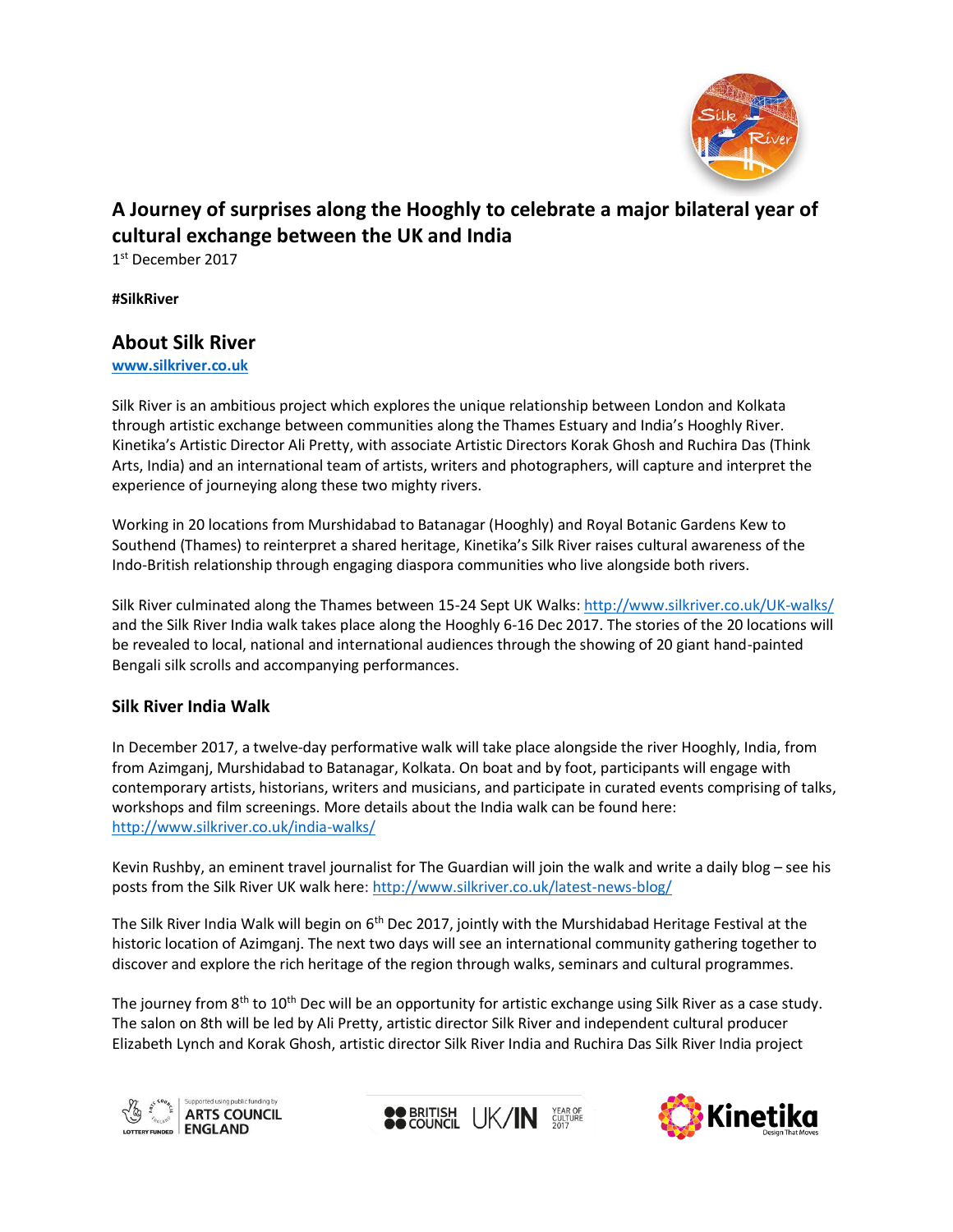

director. Indian artists are invited to this exchange with 15 visiting artists from the UK, as they travel from Krishnanagar to Chandannagar.

Silk River will culminate on the 16<sup>th</sup> Dec 2017, with a closing event in association with the Victoria Memorial Hall, Kolkata, where the scrolls will be exhibited and a mela with entertainment provided by Banglanatak.com. There will be an exhibition of the 20 scrolls in the Central Hall of Victoria Memorial Hall from 19 Dec.

Silk River in India has been brought together by Kinetika, UK and partners in India – ThinkArts, Murshidabad Heritage Development Society, Rural Crafts Hubs of West Bengal, Crafts Council of India West Bengal, Jungle Crows, West Bengal Tourism, Future Hope. It is supported by Arts Council England and British Council.

**Ali Pretty, Kinetika's Artistic Director** said: "It was my first visit to India in 1984 that inspired me to work in the arts, using them as a tool for social change and community development. Silk River builds on my experience over the last 30 years, bringing together communities from the UK and India for a meaningful exchange of stories and ideas. By sharing and celebrating the similar histories and narratives between the River Thames and India's Hooghly River, the Silk River Project encourages the celebration of rich local history, and engages communities to take part in re-imagining the river."

**Korak Ghosh, Silk River India Walk Director** said "Silk River is to me 'a tale' of two cities. Many set aside a particular time every year to remember their mutual interdependence with their river. London, among other festivities has a month-long celebration with Totally Thames. I want the same for Kolkata, and my involvement with this unique event, Silk River, gives me an opportunity to remember our Hooghly. We are sure that this will go a long way in making people conscious of the river, its importance and its heritage. Hopefully, it will also help us all to reinterpret and understand why we need to preserve this special bond.

**Ruchira Das, Artistic Director, ThinkArts** said " Silk River has provided all of us at ThinkArts, an opportunity to engage with children, work with artists, and discover stories of our heritage – each of these being elements of our core philosophy. We have particularly enjoyed working with school students along the river. Silk River has enabled them to rediscover their own town, heritage, culture and their connection to the river, they are eager to share their responses with people during the walk in December."

**Debanjan Chakrabarti, Director British Council East and Northeast India** said: "Silk River has threaded communities and craftsmanship along the rivers Hooghly and the Thames, creating curiosity about the rivers, the people and their culture – achieving exactly what the Year of Culture between UK and India sets out to do. The project connects, inspires and celebrates the two countries in a unique way and I am certain the India Walks in December will be remembered as a milestone in the city's cultural calendar.

#### **#SilkRiver**

- Silk River website: [www.silkriver.co.uk](http://www.silkriver.co.uk/)
- India Walks: <http://www.silkriver.co.uk/india-walks/>

#### **Facebook**

<https://www.facebook.com/silkriverkinetika/> **Twitter**